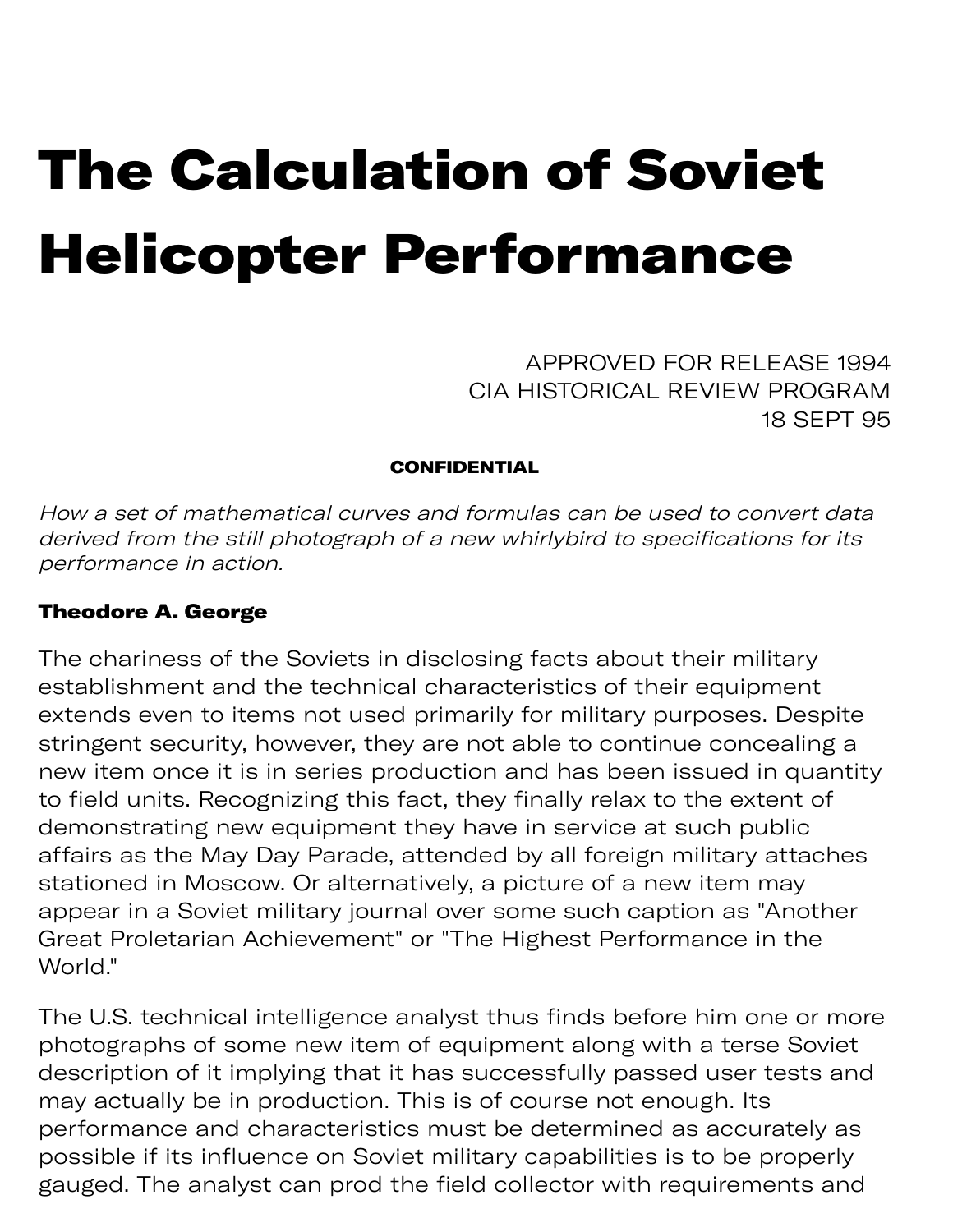wait for more information to come in. On the basis of his appreciation of the Soviet state-of-the-art in the new item's field, he can meanwhile make some guess as to what its performance should be. But on many important items he can do much more, and does. By assembling all the available information, obtaining dimensions from an accurate scaling of the photographs, and making certain assumptions if necessary, he proceeds systematically to calculate the probable performance of the new piece of Soviet military equipment. This article shows by way of example how the principles of mathematics and engineering can be applied to estimate the performance of a new Soviet helicopter.

## **Required Data**

The helicopter is a very complex machine, comprising a myriad of moving parts, black boxes, and structural members. Since, however, the principles of helicopter engineering are well understood and the laws of nature apply as inexorably in the USSR as in other parts of the world, it is possible, relying to some extent on U.S. developmental experience, to arrive at a number of significant conclusions about a Soviet helicopter from its outward appearance. The first step is to obtain accurate dimensions by scaling one or more good photographs. Some of the more important dimensions to be obtained are the aircraft's total length, its landing gear dimensions, the diameter of its rotor or rotors, and its rotor blade root chord and tip chord length (the width of the blades at their inner and outer ends). From these dimensions can be derived a number of values which will be needed in subsequent calculations-the area of individual rotor blades, the area of the rotor disc (the whole circle swept by the rotor), the rotor solidity ratio (total blade area divided by disc area), and the cross-section areas of various parts of the aircraft. The outward appearance of the helicopter should also help to establish whether it is powered by a gas turbine or a reciprocating engine and will show whether it has single, twin, coaxial, or tandem rotors.

All information about the aircraft obtained from other sources, overt and covert, is now assembled and recorded in table form. Two important additional specifications needed are engine horsepower (rating for normal continuous operation and for take-off) and the linear speed of rotor blade tips. But if reliable information on these is not available they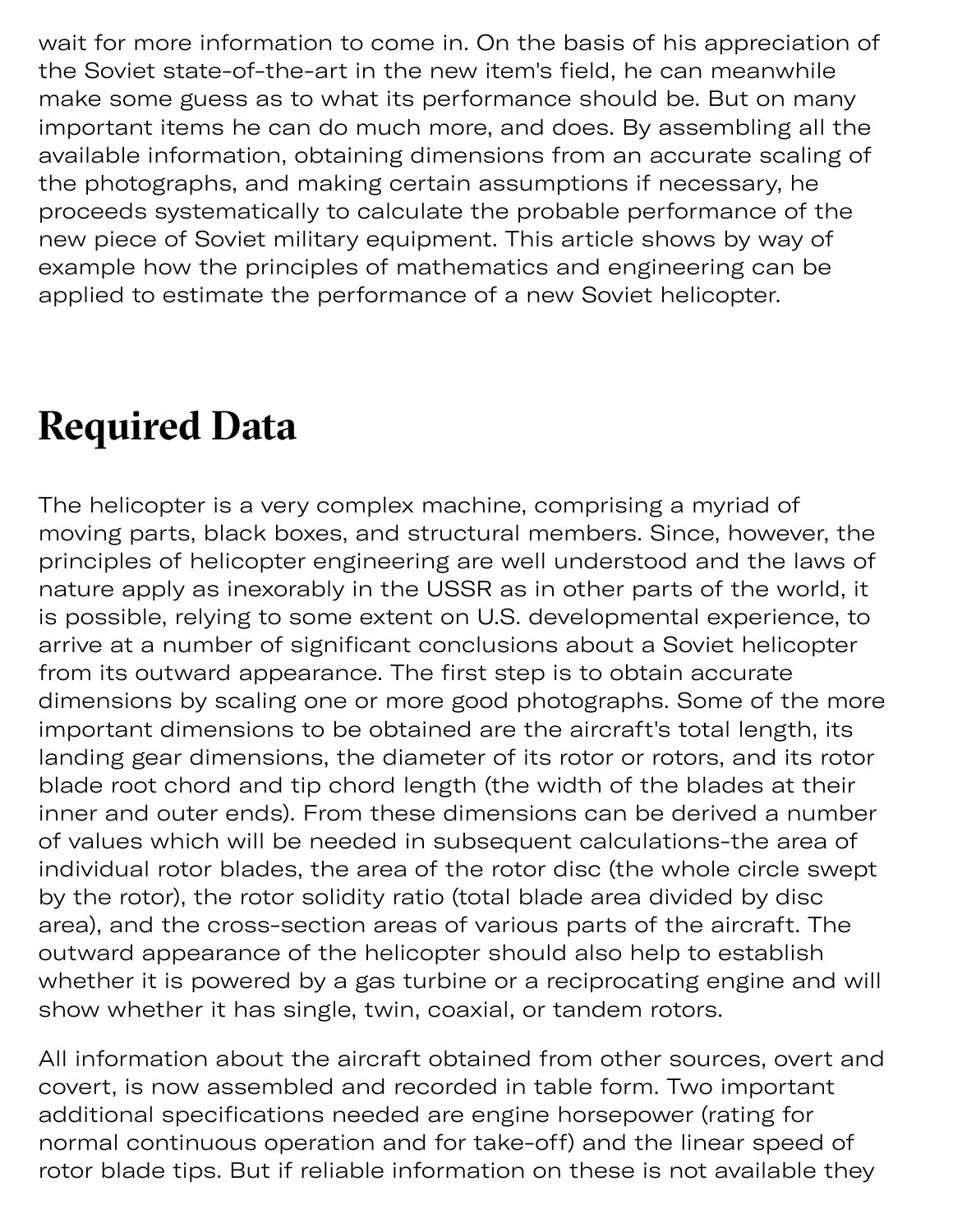can usually be estimated: the rotor disc area will usually give an indication of the engine horsepower of a helicopter of given size, and the speed of sound constitutes for the rotor tip speed an upper limit which cannot be approached (even in forward flight) without undesirable air compression and separation effects. The type of rotor and its blade and disc area will also show the gross weight of the aircraft.

# **Weights and Payload**

Having assembled the above information, obtainable with some interpolation from a good photograph, the analyst can now calculate probable performance values. His first computation, in my judgment, should be the weight of the helicopter empty. This he determines by aggregating the weights of its various sections and component parts, specifically the rotor blades, rotor hub assembly, body group, landing gear, engine section, power plant, power plant accessories, rotor mast, transmission drive shaft, transmission, starting system, cooling system, lubrication system, fuel system, instruments, flight control equipment, electrical system, furnishings, and communication equipment. Established mathematical expressions for the weight of each of these components in terms of the specifications determined above have been shown by statistical analysis to yield sufficiently accurate results. For example, the weight of the main transmission for a single overhead rotor powered by a reciprocating engine is 0.081

```
(464 HPm R) \rightarrow, where HP, is the take-off horsepower rating
Vt
```
of the engine, R is the rotor disc radius, and VT is the rotor tip speed. Similar expressions have been established for each of the other sections, and the sum of these is the weight of the aircraft empty.

This net weight may now be subtracted from the previously determined gross weight to give a figure for the useful load, comprising the load of fuel, the weight of the crew, and the payload. The fuel weight can be calculated from the range of the helicopter, or if this is unknown it can be assumed at approximately 200 nautical miles, the average range of most modern helicopters. The number of crew members, usually one to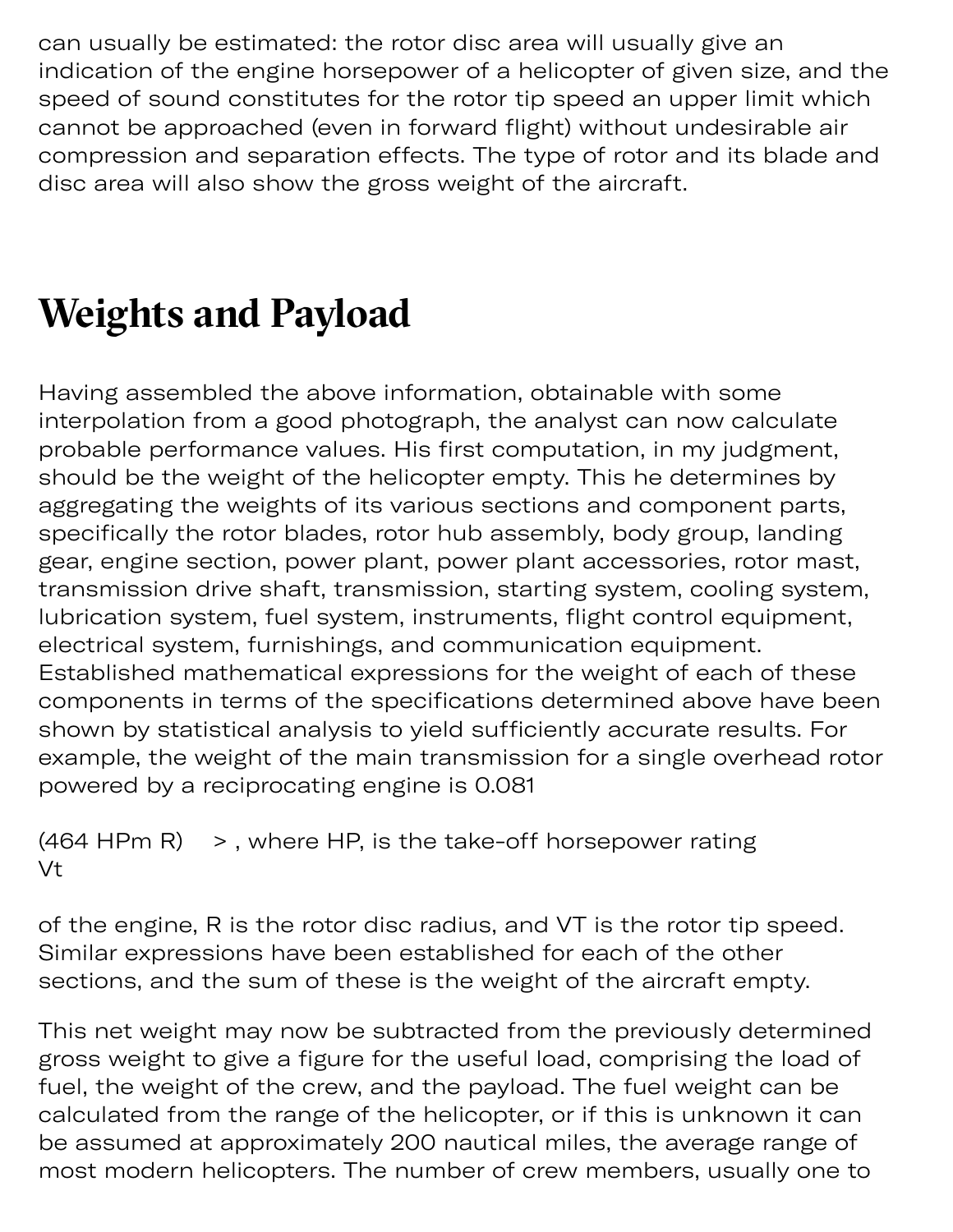three, can be estimated from the size of the aircraft, and each can be taken to weigh with his personal equipment 200 pounds. The useful load less the weight of fuel and crew is the payload, and we have thus obtained our first important performance value.

 $\mathcal{O}_\mathcal{P}$  , using the set of the set of the set of the set of the set of the set of the set of the set of the set of the set of the set of the set of the set of the set of the set of the set of the set of the set of

## **Ceilings, Speed, and Climb**

In order to establish the hover ceiling for the helicopter, the altitude it can maintain without forward flight, it is necessary to plot two curves, power required against altitude and power available against altitude; the altitude at which these curves intersect is the hover ceiling. The power available diminishes with altitude, the gradient of the curve depending on the type of engine in the aircraft. Plotting data can be obtained from any standard propulsion handbook. The power required, on the other hand, increases with altitude. The same factors apply to propulsion forward, and similar curves can be used to obtain the maximum and normal cruising speeds at any given altitude.

The graphs developed for obtaining the hover ceiling and forward speed can also be used for calculating the vertical and maximum rates of climb. The maximum is attained in forward motion because the power required for forward flight is less than that required for hover. The rate of climb is a function of the surplus power available under given operating conditions, and the maximum rate of climb can be expressed mathematically as 33000n (ahp -BhpMIN)where n is propulsive efficiency, ahp is power available, W is gross weight, and Bhpm,N is the minimum power required for forward flight under any conditions. The rate of climb thus calculated can be used further to establish absolute and service ceilings for the craft. The absolute ceiling is reached when the maximum rate of further climb is zero, and the service ceiling is defined as the point where rate of climb drops to 100 feet per minute. The altitudes at which the available and required levels of power satisfy the equations

33000n (ahp -BbPMIN) = 0 and =100 W W

are therefore the absolute and service ceilings respectively.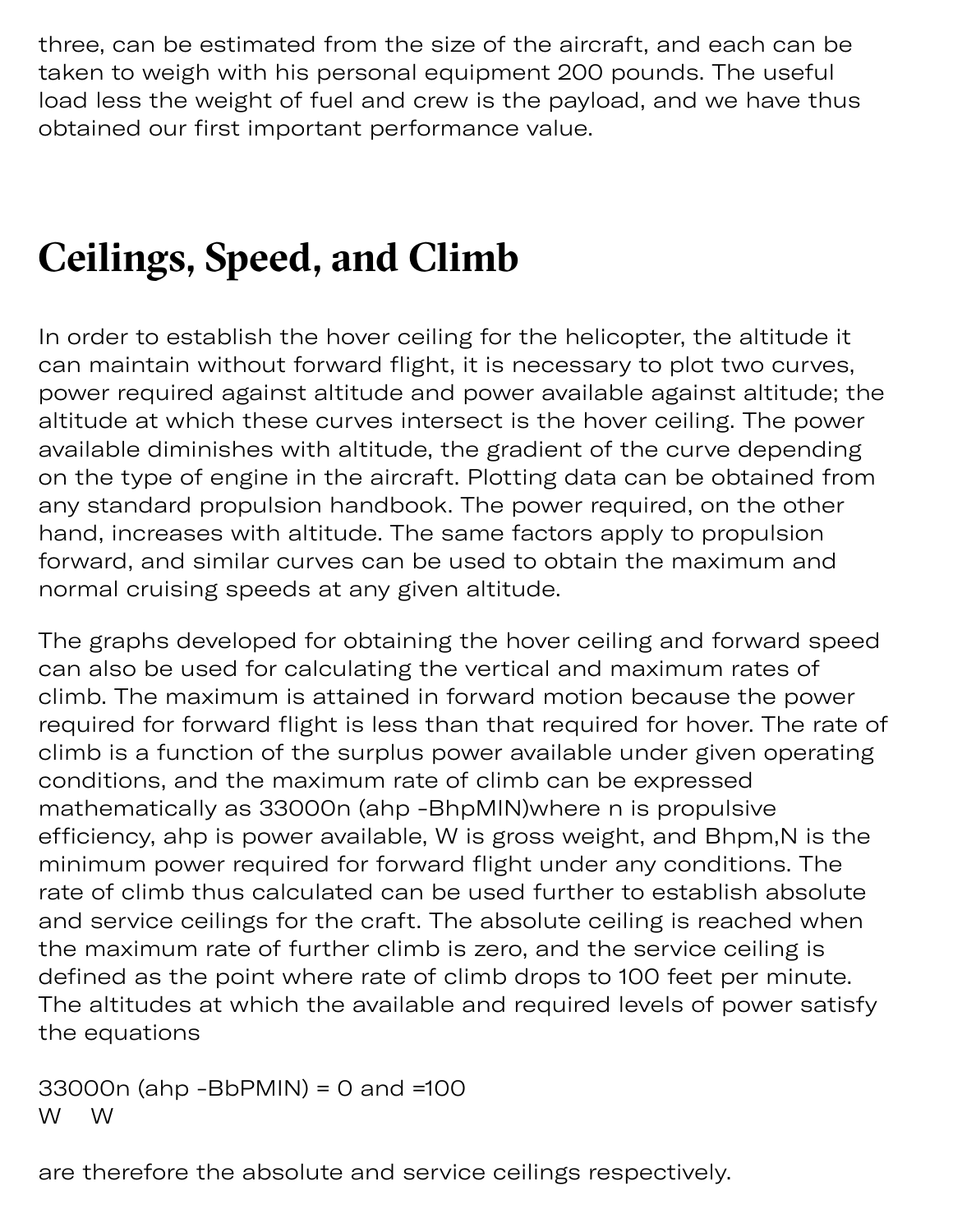# **Range and Endurance**

There are a number of performance values which depend on fuel consumption rate. These include range (longest oneway flight), radius (round trip with stop), endurance (time in the air), cruising speed for maximum range, and cruising speed for maximum endurance. These values can be obtained from the performance curves already determined plus the SFC;-'BHP curve (specific fuel consumption vs brake horsepower developed) of the engine. Since a SFC/BHP curve for this particular engine is not usually available, a curve typical for its power and type (reciprocating or gas turbine) can be obtained from a propulsion data handbook. This assumption is not likely to lead to any serious error.

The cruise fuel rate in pounds of fuel per pound of gross weight per hour (dRF) / dt can now be expressed as a curve plotted against forward speed. The minimum value of dRF/dt will coincide with the velocity (and corresponding power setting) for maximum endurance; and a tangent to the curve from the point of origin will indicate the velocity and fuel rate for maximum range. If the amount of fuel carried by the aircraft is known or can be determined (e.g., from the size of the fuel tanks), the range and radius can be calculated from these results. Conversely, however, the range of the helicopter can frequently be assumed to be 200 nautical miles and the amount of fuel it must carry can then be determined by reverse process. The radius of a helicopter is usually less than half the range because of fuel consumption in the second warm-up and take-off for the return trip.

There are a number of other performance values which are of considerable importance in estimating the effectiveness of a helicopter in service. Some of these, such as life expectancy of component parts and time required for overhaul, can not be determined by analytical methods, but only by testing the aircraft under field operating conditions. Others, such as stability and control values, can be found by calculation but in my opinion do not warrant the effort required. The fact that the Soviets have decided to mass-produce a given helicopter model is sufficient indication that it responds to its control instruments with reasonable promptness and that it does not suffer from serious